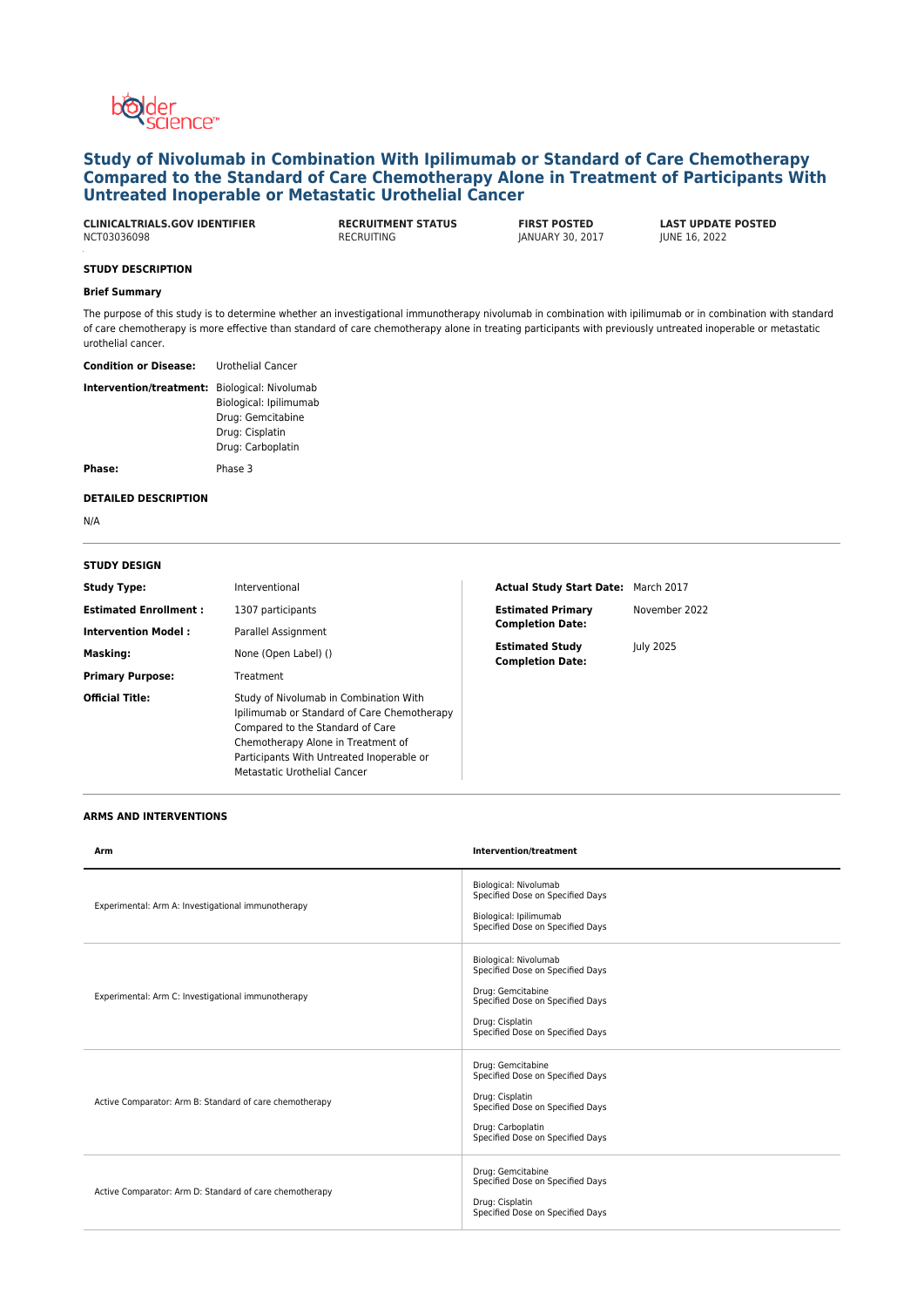## **OUTCOME MEASURES**

|                   | Primary Outcome Measures: 1. Overall survival (OS) in cisplatin-ineligible randomized participants [Time Frame: Up to 55 months ]                                                                                                           |
|-------------------|---------------------------------------------------------------------------------------------------------------------------------------------------------------------------------------------------------------------------------------------|
|                   | 2. Overall survival (OS) in PD-L1 positive (>=1%) randomized participants by immunohistochemistry (IHC) [ Time Frame: Up to 52                                                                                                              |
|                   | months 1                                                                                                                                                                                                                                    |
|                   | 3. Progression-free survival (PFS) by blinded independent central review (BICR) (using RECIST 1.1) in cisplatin-eligible participants<br>with previously untreated, unresectable or metastatic UC [Time Frame: Up to 64 months ]            |
|                   | 4. Overall survival (OS) in cisplatin-eligible participants with previously untreated, unresectable or metastatic UC [ Time Frame: Up to<br>64 months 1                                                                                     |
| Secondary Outcome | 1. Overall survival (OS) in all randomized participants [Time Frame: Up to 55 months ]                                                                                                                                                      |
| Measures:         |                                                                                                                                                                                                                                             |
|                   | 2. Progression-free survival (PFS) by blinded independent central review (BICR) (using Response Evaluation Criteria in Solid Tumors<br>(RECIST) 1.1) in cisplatin-ineligible randomized participants [Time Frame: Up to 55 months ]         |
|                   | 3. Progression-free survival (PFS) by blinded independent central review (BICR) (using Response Evaluation Criteria in Solid Tumors<br>(RECIST) 1.1) in PD-L1 positive ( $\geq$ 1%) randomized participants [ Time Frame: Up to 55 months ] |
|                   | 4. Progression-free survival (PFS) by blinded independent central review (BICR) (using Response Evaluation Criteria in Solid Tumors<br>(RECIST) 1.1) in all randomized participants [Time Frame: Up to 55 months ]                          |
|                   | 5. European Organisation for Research and Treatment of Care (EORTC) QLQ-C30 Global Health Status score in all randomized<br>participants [ Time Frame: Up to 55 months ]                                                                    |
|                   | 6. European Organisation for Research and Treatment of Care (EORTC) QLQ-C30 Global Health Status score in cisplatin eligible<br>participants with previously untreated, unresectable or metastatic UC [ Time Frame: Up to 64 months ]       |
|                   | 7. Progression-free survival (PFS) by BICR (using RECIST 1.1) by immunohistochemistry (IHC) [Time Frame: Up to 64 months ]                                                                                                                  |
|                   | 8. Overall survival (OS) by PD-L1 expression at $\geq 1\%$ expression by immunohistochemistry (IHC) [Time Frame: Up to 64 months ]                                                                                                          |

### **ELIGIBILITY CRITERIA**

**Ages Eligible for Study:** 18 Years and older (Adult, Older Adult)

**Sexes Eligible for Study:** All

**Accepts Healthy Volunteers:** No

#### **Criteria**

Inclusion Criteria:

Histological or cytological evidence of metastatic or surgically inoperable transitional cell cancer (TCC) of the urothelium involving the renal pelvis, ureter, bladder or urethra No prior systemic chemotherapy for metastatic or surgically inoperable urothelial cancer (UC) Eastern Cooperative Oncology Group (ECOG) performance status (PS) 0 or 1 Women and men must agree to follow specific methods of contraception, if applicable Exclusion Criteria:

Disease that is suitable for local therapy administered with curative intent Any serious or uncontrolled medical disorder in the opinion of the investigator that may increase the risk associated with study participation or study drug administration or interfere with the interpretation of study results Prior treatment with an anti-PD-1, anti-PD-L1, anti-PD-L2, anti-CD137, or anti-CTLA-4 antibody, or any other antibody or drug specifically targeting T-cell co-stimulation or checkpoint pathways

Other protocol-defined inclusion/exclusion criteria apply

#### **CONTACTS AND LOCATIONS**

### **Contacts**

Contact: BMS Study Connect Contact Center http://www.bmsstudyconnect.com/ 855-907-3286 [Clinical.Trials@bms.com](mailto:Clinical.Trials@bms.com) Contact: First line of the email MUST contain NCT # and Site #.

#### **Locations**

| United States, Alabama    | Local Institution                                                           | Birmingham      |
|---------------------------|-----------------------------------------------------------------------------|-----------------|
| United States, Alabama    | Local Institution                                                           | Birmingham      |
| United States, Alaska     | Alaska Urological Institute dba Alaska Clinical Research Center             | Anchorage       |
| United States, Arkansas   | Local Institution                                                           | Little Rock     |
| United States, California | Local Institution - 0115                                                    | Fresno          |
| United States, California | Local Institution                                                           | Santa Rosa      |
| United States, Florida    | Boca Raton Regional Hospital                                                | Boca Raton      |
| United States, Florida    | <b>Holy Cross Hospital</b>                                                  | Fort Lauderdale |
| United States, Florida    | Cancer Specialists of North FL                                              | Jacksonville    |
| United States, Georgia    | University Cancer & Blood Center, LLC                                       | Athens          |
| United States, Georgia    | Lewis Hall Singletary Oncology Center at John D. Archbold Memorial Hospital | Thomasville     |
| United States, Illinois   | University Of Illinois At Chicago                                           | Chicago         |
| United States, Iowa       | Local Institution                                                           | Iowa City       |
| United States, Louisiana  | Local Institution - 0117                                                    | New Orleans     |
|                           | United States, Massachusetts Dana Farber Cancer Institute                   | <b>Boston</b>   |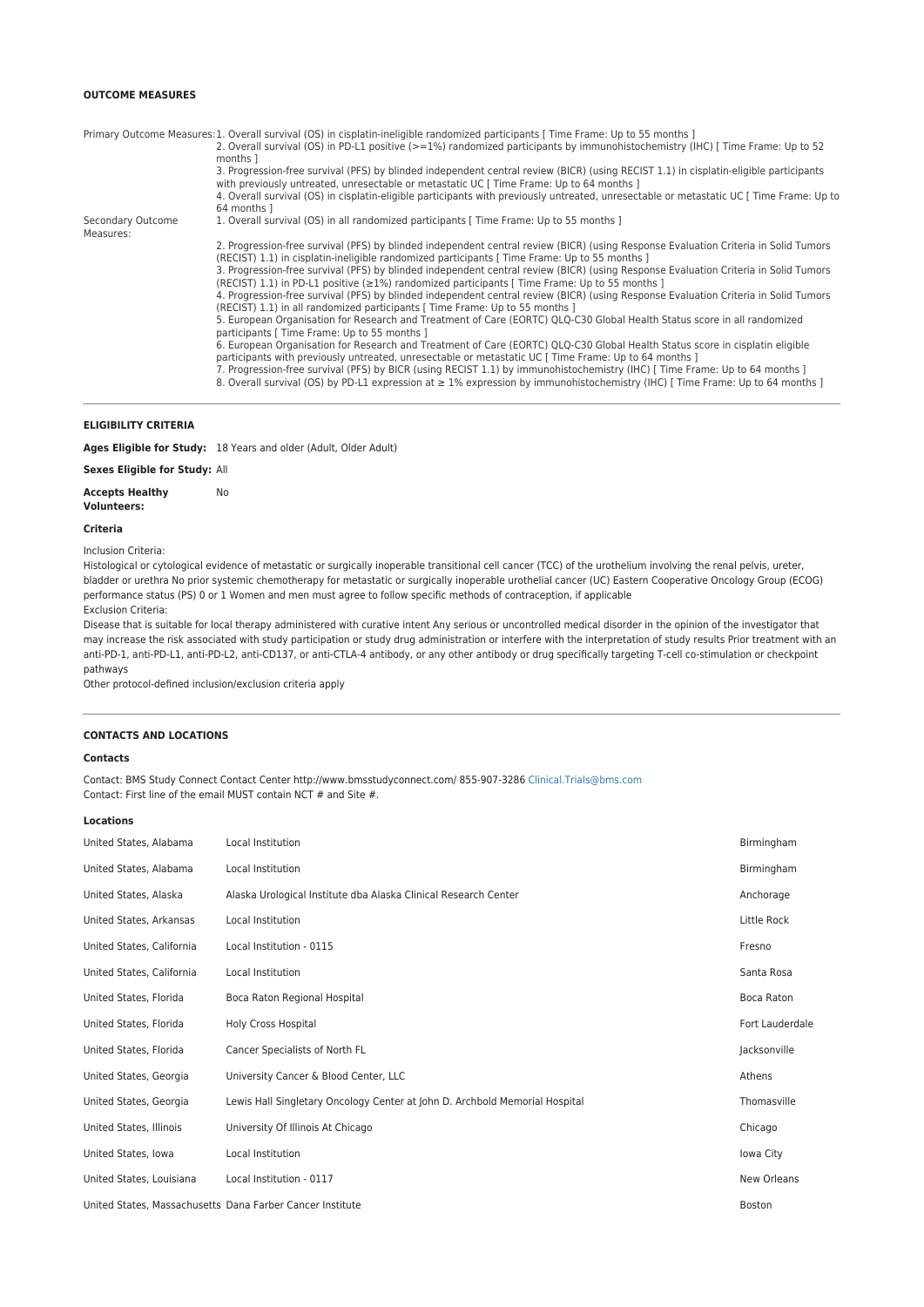| United States, Massachusetts Local Institution - 0073  |                                                                 | <b>Boston</b>         |
|--------------------------------------------------------|-----------------------------------------------------------------|-----------------------|
|                                                        | United States, Massachusetts Milford Regional Medical Center    | Boston                |
|                                                        | United States, Massachusetts South Shore Hospital Cancer Center | Boston                |
| United States, Michigan                                | St. Joseph Mercy Hospital                                       | Ypsilanti             |
| United States, Minnesota                               | Ridges Cancer Clinic                                            | <b>Burnsville</b>     |
| United States, Mississippi                             | Hattiesburg Clinic                                              | Hattiesburg           |
| United States, Missouri                                | Washington University School OF Medicine-Siteman Cancer Center  | Saint Louis           |
| United States, Nebraska                                | GU Research Network, LLC                                        | Omaha                 |
| United States, New HampshireLocal Institution - 0057   |                                                                 | Manchester            |
| United States, New Mexico                              | University Of New Mexico                                        | Albuquerque           |
| United States, New York                                | Roswell Park Cancer Institute                                   | <b>Buffalo</b>        |
| United States, New York                                | NYU Winthrop Hospital Dept of Oncology/Hematology               | Mineola               |
| United States, New York                                | Icahn School Of Medicine At Mount Sinai                         | New York              |
| United States, New York                                | Local Institution                                               | New York              |
| United States, North Carolina Local Institution - 0116 |                                                                 | Durham                |
| United States, Ohio                                    | The Ohio State University                                       | Columbus              |
| United States, Oregon                                  | Providence Portland Med Ctr                                     | Portland              |
| United States, Pennsylvania                            | St Lukes Hospital                                               | Easton                |
| United States, Pennsylvania                            | Allegheny General Hospital                                      | Pittsburgh            |
| United States, Texas                                   | Local Institution                                               | Houston               |
| United States, Utah                                    | Local Institution                                               | Salt Lake City        |
| United States, Washington                              | Seattle Cancer Care Alliance                                    | Kirkland              |
| United States, Wisconsin                               | Local Institution                                               | Milwaukee             |
| Argentina, Buenos Aires                                | Local Institution - 0005                                        | Capital Federal       |
| Argentina, Buenos Aires                                | Local Institution - 0007                                        | Mar Del Plata         |
| Argentina, RIO Negro                                   | Local Institution - 0008                                        | Viedma                |
| Argentina                                              | Local Institution - 0009                                        | <b>Buenos Aires</b>   |
| Argentina                                              | Local Institution - 0134                                        | Cordoba               |
| Argentina                                              | Local Institution - 0006                                        | Cordoba               |
| Australia, New South Wales                             | Local Institution                                               | Darlinghurst          |
| Australia, New South Wales                             | Local Institution - 0096                                        | Waratah               |
| Australia, New South Wales                             | Local Institution - 0099                                        | Westmead              |
| Australia, Queensland                                  | Local Institution - 0188                                        | South Brisbane        |
| Australia, Queensland                                  | Local Institution - 0120                                        | Tugun                 |
| Australia, Victoria                                    | Local Institution - 0101                                        | Heidelberg            |
| Australia, Western Australia                           | Local Institution                                               | Doubleview            |
| Brazil, Distrito Federal                               | Local Institution - 0017                                        | <b>Brasilia</b>       |
| Brazil, RIO Grande DO SUL                              | Local Institution - 0021                                        | ljui                  |
| Brazil, RIO Grande DO SUL                              | Local Institution - 0119                                        | Passo Fundo           |
| Brazil, RIO Grande DO SUL                              | Local Institution - 0020                                        | Porto Alegre          |
| Brazil, Santa Catarina                                 | Local Institution - 0016                                        | Florianopolis         |
| Brazil, Sao Paulo                                      | Local Institution - 0018                                        | Barretos              |
| Brazil, Sao Paulo                                      | Local Institution - 0019                                        | Sao Jose Do Rio Preto |
| Brazil                                                 | Local Institution                                               | Sao Paulo             |
| Canada, Nova Scotia                                    | Local Institution - 0053                                        | Halifax               |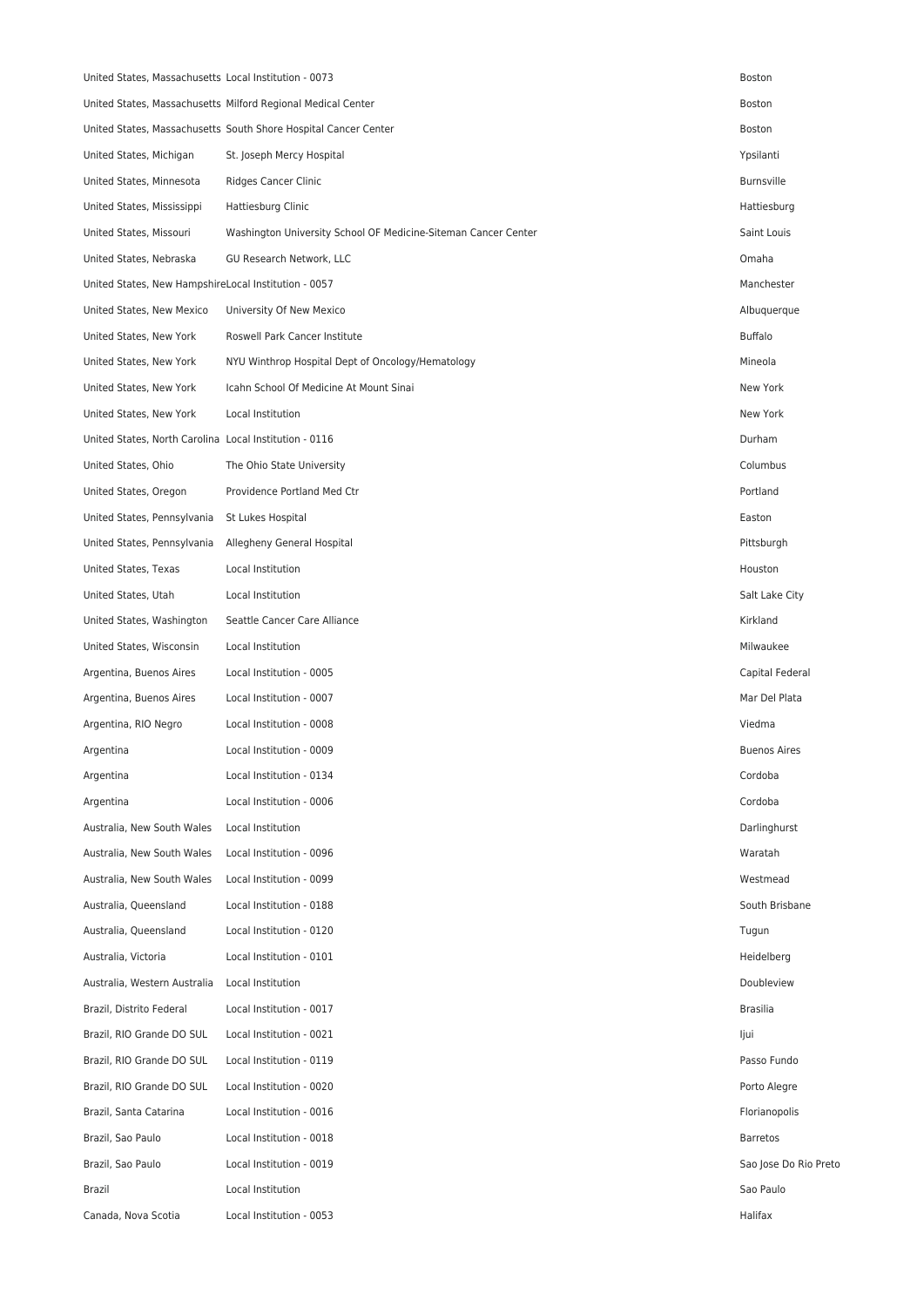| Canada, Ontario      | Local Institution - 0064 | London             |
|----------------------|--------------------------|--------------------|
| Canada, Quebec       | Local Institution - 0052 | Sherbrooke         |
| Canada               | Local Institution - 0054 | Quebec             |
| Chile, Metropolitana | Local Institution - 0010 | Santiago           |
| Chile, Metropolitana | Local Institution        | Santiago           |
| Chile, Valparaiso    | Local Institution - 0012 | Vina del Mar       |
| Chile                | Local Institution - 0106 | Vitacura           |
| China, Beijing       | Local Institution - 0171 | Beijing            |
| China, Beijing       | Local Institution - 0169 | Beijing            |
| China, Chongqing     | Local Institution - 0182 | Chongqing          |
| China, Guizhou       | Local Institution        | Guiyang            |
| China, Heilongjiang  | Local Institution - 0219 | Harbin             |
| China, Hubei         | Local Institution - 0180 | Wuhan              |
| China, Jiangsu       | Local Institution - 0177 | Nanjing            |
| China, Jiangsu       | Local Institution - 0176 | Nanjing            |
| China, Jiangsu       | Local Institution - 0175 | Nanjng             |
| China, Jilin         | Local Institution - 0186 | Changchun          |
| China, Shan1xi       | Local Institution - 0220 | Taiyuan            |
| China, Shandong      | Local Institution - 0216 | Yantai             |
| China, Shanghai      | Local Institution - 0167 | Shanghai           |
| China, Shanghai      | Local Institution - 0162 | Shanghai           |
| China, Shanghai      | Local Institution - 0163 | Shanghai           |
| China, Shanghai      | Local Institution        | Shanghai           |
| China, Sichuan       | Local Institution - 0184 | Chengdu            |
| China, Zhejiang      | Local Institution - 0174 | Hangzhou           |
| China, Zhejiang      | Local Institution - 0172 | Hangzhou           |
| China, Zhejiang      | Local Institution - 0173 | Hangzhou           |
| China                | Local Institution - 0170 | Beijing            |
| China                | Local Institution - 0164 | Shanghai           |
| Czechia              | Local Institution - 0160 | <b>Brno</b>        |
| Czechia              | Local Institution - 0152 | Hradec Krak        |
| Denmark              | Local Institution - 0190 | Aalborg            |
| Denmark              | Local Institution - 0196 | Herlev             |
| Finland              | Local Institution        | Helsinki           |
| France               | Local Institution - 0089 | Lille              |
| France               | Local Institution - 0088 | Marseille Ce       |
| France               | Local Institution - 0091 | Nimes Cede         |
| France               | Local Institution - 0090 | St Priest En       |
| France               | Local Institution - 0092 | Suresnes           |
| France               | Local Institution - 0093 | <b>Tours Cedex</b> |
| France               | Local Institution - 0094 | Villejuif          |
| Germany              | Universitat Dresden      | Dresden            |
| Germany              | Local Institution - 0048 | Essen              |
| Germany              | Local Institution - 0047 | Freiburg           |
| Germany              | Local Institution - 0049 | Hamburg            |

Hradec Kralove Marseille Cedex 9 Nimes Cedex 09 St Priest En Jarez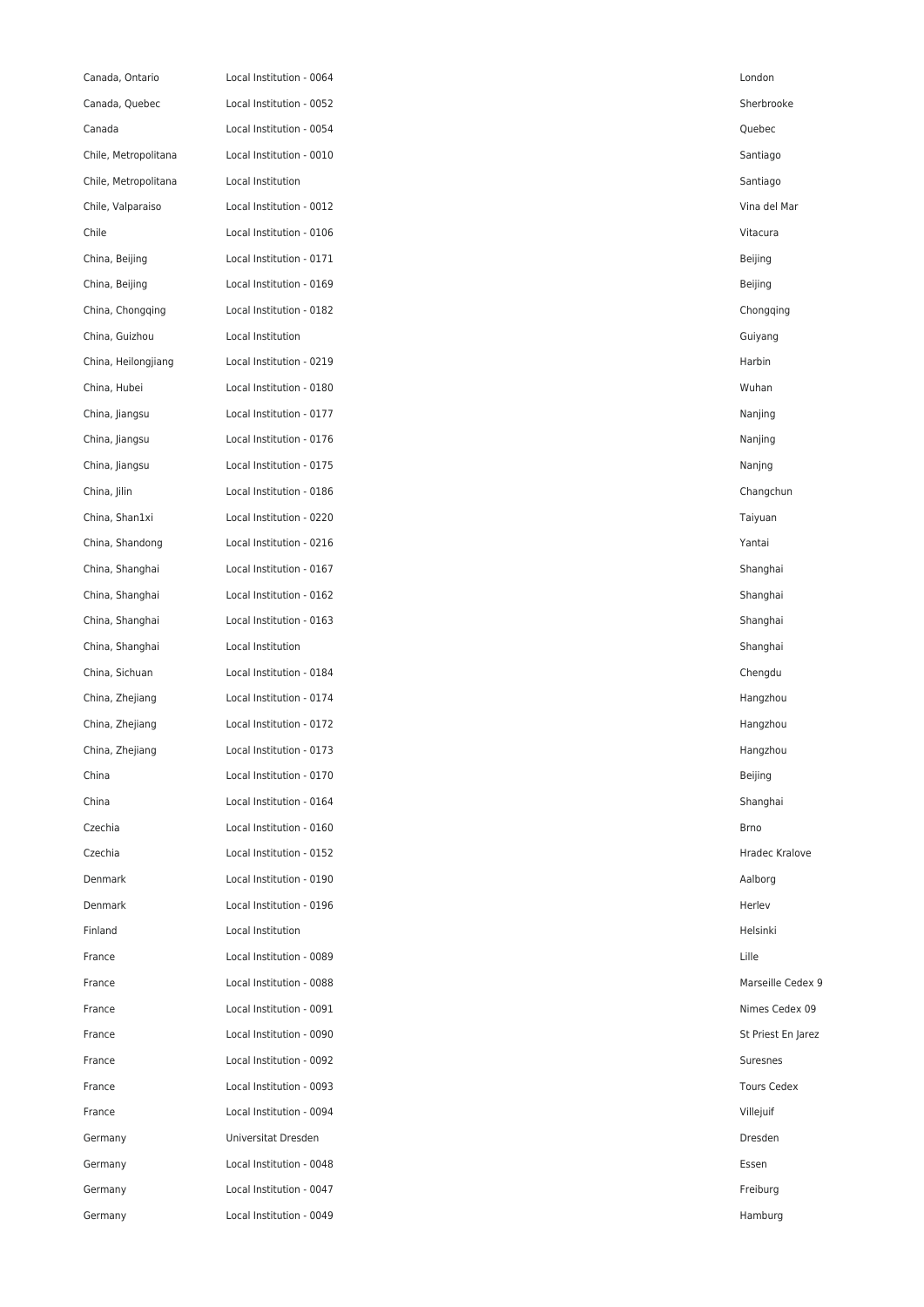| Germany            | Local Institution - 0037 | Hannover        |
|--------------------|--------------------------|-----------------|
| Germany            | Local Institution - 0041 | Jena            |
| Germany            | Local Institution - 0213 | Mannheim        |
| Germany            | Local Institution        | Muenchen        |
| Germany            | Local Institution - 0038 | Nuernberg       |
| Germany            | Local Institution - 0040 | Tuebingen       |
| Germany            | Local Institution - 0114 | Weiden          |
| Germany            | Local Institution - 0039 | Wuerzburg       |
| Greece             | Local Institution - 0102 | Athens          |
| Greece             | Local Institution - 0103 | loannina        |
| Hungary            | Local Institution        | <b>Budapest</b> |
| Hungary            | Local Institution        | <b>Budapest</b> |
| Hungary            | Local Institution        | <b>Budapest</b> |
| Hungary            | Local Institution        | Debrecen        |
| Hungary            | Local Institution        | Miskolc         |
| Israel             | Local Institution - 0199 | Kfar Saba       |
| Israel             | Local Institution - 0198 | Ramat Gan       |
| Italy              | Local Institution - 0108 | Arezzo          |
| Italy              | Local Institution - 0197 | Faenza          |
| Italy              | Local Institution - 0111 | Forlì           |
| Italy              | Local Institution - 0109 | Grosseto        |
| Italy              | Local Institution - 0107 | Milano          |
| Italy              | Local Institution - 0110 | Napoli          |
| Japan, Aomori      | Local Institution - 0136 | Hirosaki-shi    |
| Japan, Chiba       | Local Institution - 0135 | Chiba-shi       |
| Japan, Ehime       | Local Institution - 0147 | Matsuyama-sh    |
| Japan, Fukuoka     | Local Institution - 0140 | Fukuoka-shi     |
| Japan, Hokkaido    | Local Institution - 0146 | Sapporo-city    |
| Japan, Ibaraki     | Local Institution - 0150 | Tsukuba-shi     |
| Japan, Iwate       | Local Institution - 0214 | Morioka-shi     |
| Japan, Kagawa      | Local Institution - 0137 | Kita-Gun        |
| Japan, Niigata     | Local Institution - 0141 | Niigata-shi     |
| Japan, Okayama     | Local Institution - 0143 | Okayama-shi     |
| Japan, Osaka       | Local Institution - 0144 | Osaka-shi       |
| Japan, Osaka       | Local Institution - 0139 | Osakasayama     |
| Japan, Osaka       | Local Institution - 0145 | Takatsuki-shi   |
| Japan, Shizuoka    | Local Institution - 0201 | Hamamatasu      |
| Japan, Tokyo       | Local Institution - 0149 | Arakawa-ku,to   |
| Japan, Tokyo       | Local Institution - 0148 | Bunkyo-ku       |
| Japan, Tokyo       | Local Institution - 0142 | Bunkyo-ku       |
| Japan, Tokyo       | Local Institution - 0138 | Shinjuku-Ku     |
| Japan, Wakayama    | Local Institution - 0215 | Wakayama-sh     |
| Japan, Yamaguchi   | Local Institution        | Ube City        |
| Korea, Republic of | Local Institution - 0125 | Goyang-si       |
| Korea, Republic of | Local Institution - 0126 | Seongnam-si     |

Matsuyama-shi Arakawa-ku,tokyo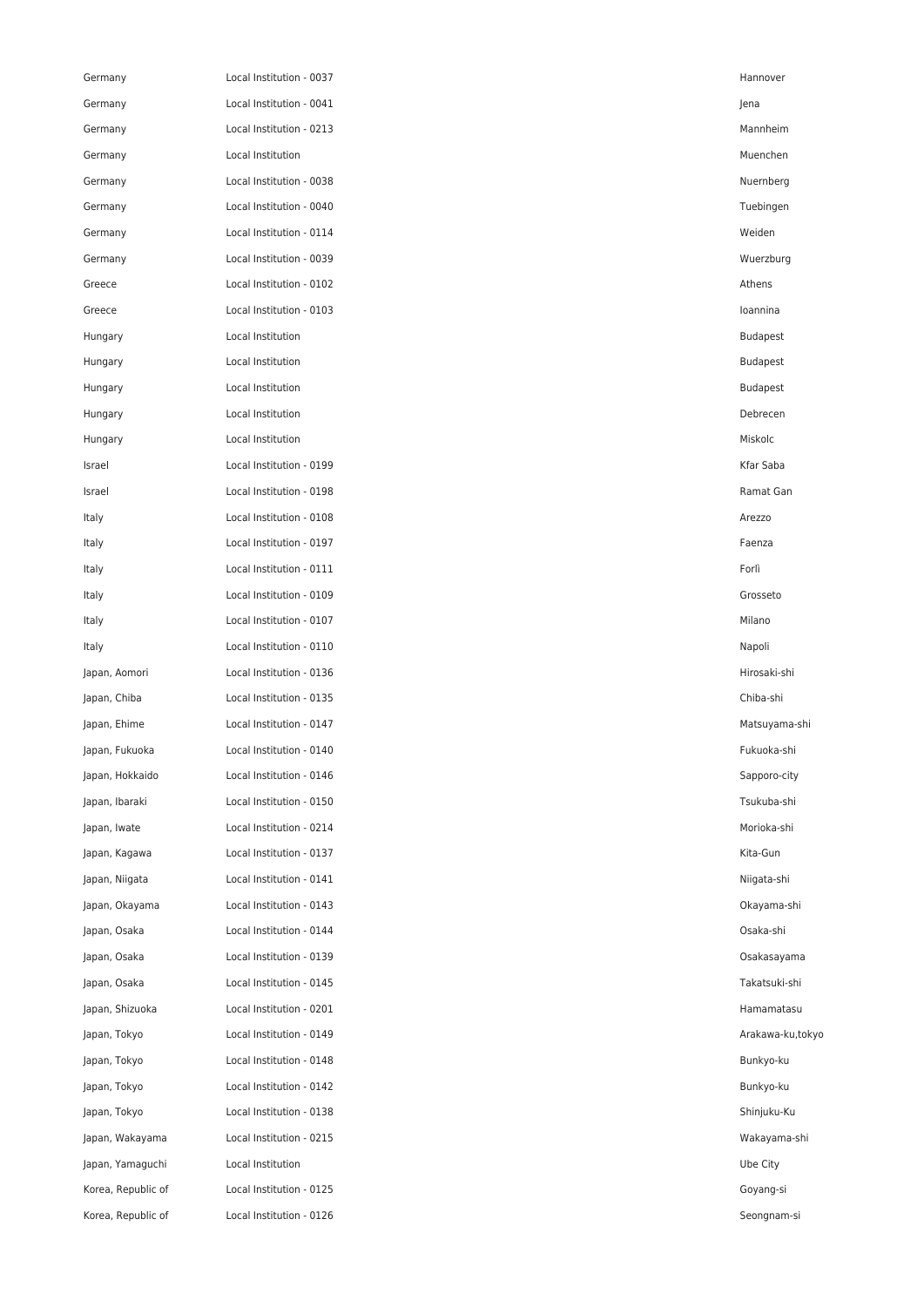| Korea, Republic of       | Local Institution - 0124 | Seoul         |
|--------------------------|--------------------------|---------------|
| Korea, Republic of       | Local Institution - 0151 | Seoul         |
| Korea, Republic of       | Local Institution - 0128 | Seoul         |
| Korea, Republic of       | Local Institution - 0127 | Seoul         |
| Mexico, Distrito Federal | Local Institution - 0129 | Ciudad de Me  |
| Mexico, Distrito Federal | Local Institution        | Mexico City   |
| Mexico, Distrito Federal | Local Institution - 0130 | Tlalpan       |
| Mexico, Nuevo Leon       | Local Institution - 0131 | Monterrey     |
| Netherlands              | Local Institution - 0022 | Amsterdam     |
| Netherlands              | Local Institution        | Enschede      |
| Netherlands              | Local Institution - 0024 | Groningen     |
| Netherlands              | Local Institution - 0026 | Leeuwarden    |
| Norway                   | Local Institution        | Bergen        |
| Norway                   | Local Institution - 0081 | Lorenskog     |
| Peru                     | Local Institution - 0030 | Lima          |
| Peru                     | Local Institution - 0031 | Lima          |
| Poland                   | Local Institution - 0189 | Bydgoszcz     |
| Poland                   | Local Institution - 0205 | Koszalin      |
| Poland                   | Local Institution - 0202 | Warszawa      |
| Romania, Cluj            | Local Institution - 0191 | Cluj-Napoca   |
| Romania                  | Local Institution - 0187 | Craiova       |
| Russian Federation       | Local Institution        | Moscow        |
| Russian Federation       | Local Institution        | Moscow        |
| Russian Federation       | Local Institution        | Moscow        |
| Russian Federation       | Local Institution        | Novosibirsk   |
| Russian Federation       | Local Institution        | St Petersburg |
| Singapore                | Local Institution - 0192 | Singapore     |
| Spain                    | Local Institution - 0070 | A Coruna      |
| Spain                    | Local Institution - 0068 | Barcelona     |
| Spain                    | Local Institution - 0065 | Madrid        |
| Spain                    | Local Institution - 0066 | Madrid        |
| Spain                    | Local Institution - 0209 | Santander     |
| Spain                    | Local Institution - 0067 | Sevilla       |
| Spain                    | Local Institution - 0069 | Valencia      |
| Sweden                   | Local Institution - 0075 | Jonkoping     |
| Sweden                   | Local Institution        | Linkoping     |
| Sweden                   | Local Institution        | Lund          |
| Switzerland              | Local Institution - 0061 | Baden         |
| Switzerland              | Local Institution - 0042 | Chur          |
| Taiwan                   | Local Institution - 0156 | Kaohsiung     |
| Taiwan                   | Local Institution - 0159 | Taichung      |
| Taiwan                   | Local Institution - 0158 | Taipei        |
| Taiwan                   | Local Institution - 0155 | Taipei        |
| Taiwan                   | Local Institution - 0157 | Taoyuan       |
| Turkey                   | Local Institution - 0194 | Ankara        |

Ciudad de Mexico